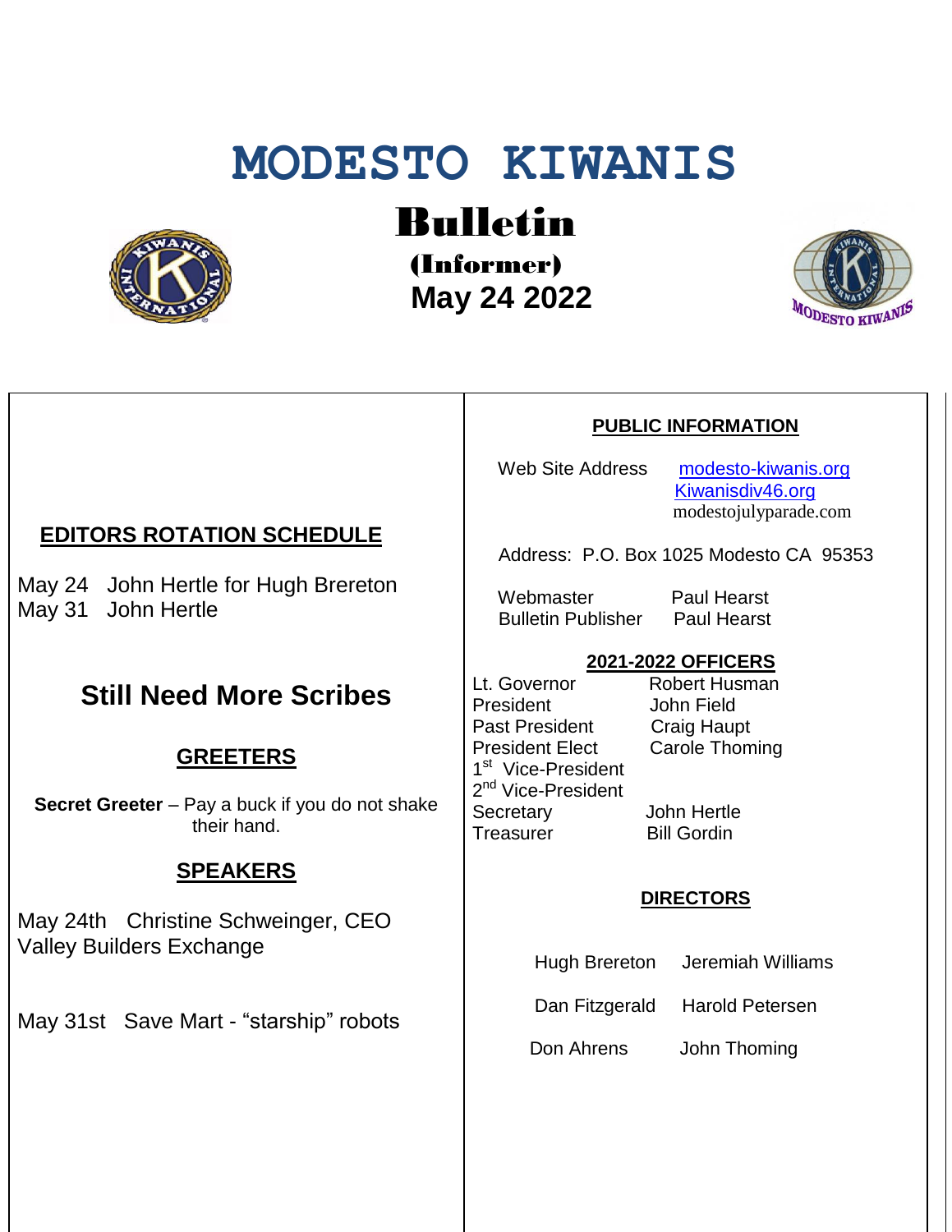# CTO: 12:05 **President John Field**

**Ron Freitas** Led the pledge where the flag was located at the far SW corner of the room **Don A and Jeremiah** W DUO led us in My Country tis of Thee **Jeremiah** blessed our group along with introducing; New Member **Kevin** Guest/member prospect Jennifer Houston Speaker Christine Schweinger

Reports:

Key Club DCM, attended by **John Field**. It was their Awards Night. **John Field** was presented with a Distinguished Service Award for the late **Jan Jeager.** He passed the plaque around to us to view.

**Prez John** also presented Scholarships to the Aspire Academy but went to the school (the old SOS) and no one was there. He found out it was being held at John Thurman Field where there was a full Graduation AND Scholarship Awards.

**Prez John** during his speech told the group the Beginning of Kiwanis started in 1915 Detroit Michigan as the "Brotherhood of (too long to remember) The original club changed the name to Kiwanis which is an Native American word meaning "We Trade". The Club Later changed their slogan to "WE BUILD".

**Harold Petersen** asked his guest to introduce herself as he always screwed it up. Jennifer Houston (his Neighbor too) is Co-Assistant Manager at the Gallo Center for the Arts. She helps manage the incoming shows and all the volunteers. In other words, "I'm the Chief Grunt Worker"! Jennifer also talked about the relaxed Covid-19 rules etc.

June 4<sup>th</sup> 4-7pm, Graffiti USA Car Museum is hosting a "Drive-through Chicken Dinner, ¼ chicken, pasta, salad, roll, cookie @ \$25

May  $25<sup>th</sup>$  at the Museum is our DCM

NEXT WEEKs program

 Starship Cruisers, those little food carrying robots at Save Mart **Stores**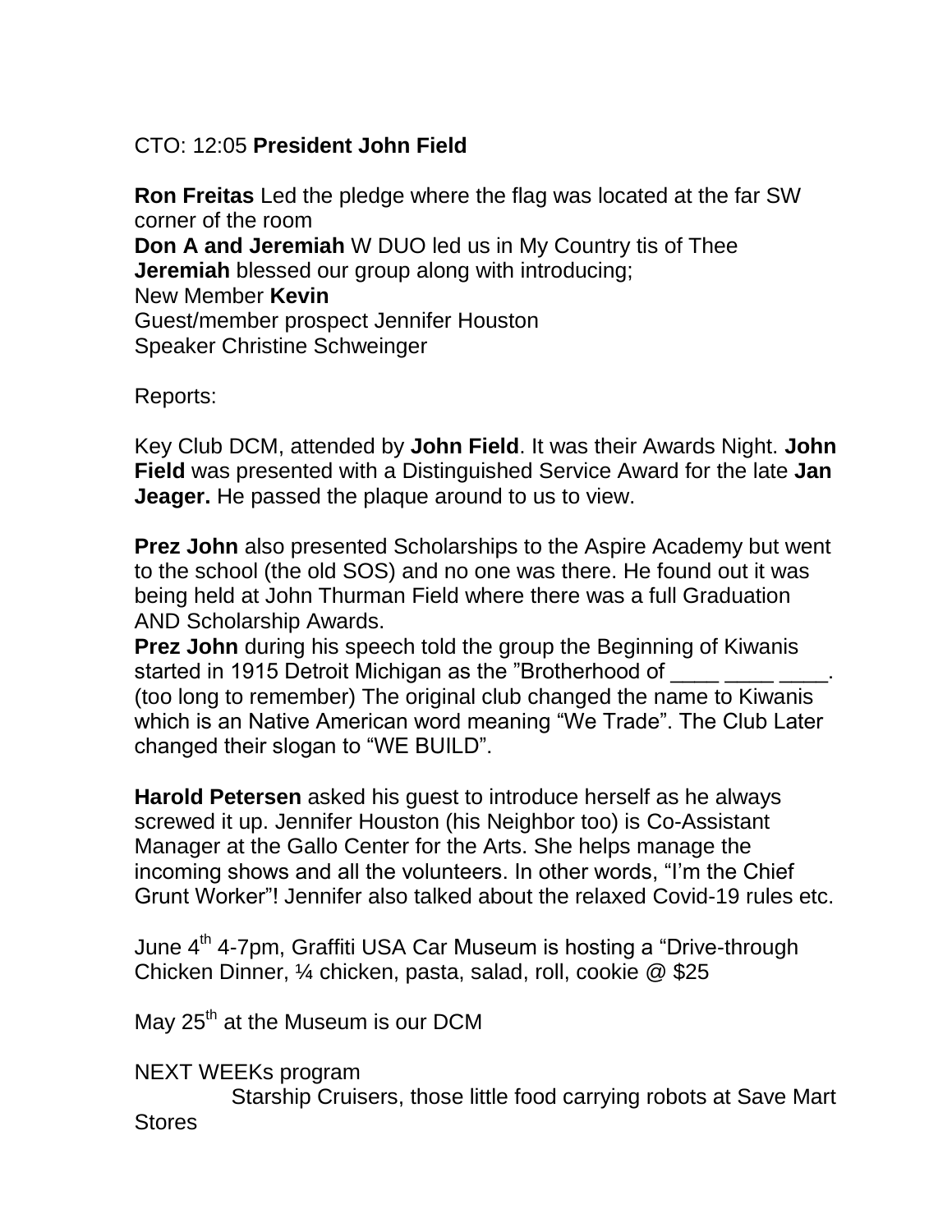**Jeremiah** chatted about the 4<sup>th</sup> of July committee meeting at **Dave Epps** home yesterday. Our own Kevin Scott is the designated photographer! The parade is being dedicated to our own Terry McGrath. Grand Marshal MJC.

Happy Sad \$s

 **Jim Mesquit** ordered new pants. They came. Looked great but didn't fit  $\circ$ 

 **Craig** \$5 for 5 day 'Hombre' trip to Mexico. There was video and tequila involved! His Partner, Sharita, went to Mexico when he returned but her return flight was cancelled and She had to book new ones out of pocket for return flights and hotel rooms. Do you think a Collection Company will be knocking on United's door?

 **John H** had \$2 for Porchfest, he just opened his patio doors and listened to the music and the Wool Growers event. He also claimed to have seen the tequila video.

**Don A** His grandson graduated for 6<sup>th</sup> grade. His daughter graduated from Downey Hi with a Scholarship id dance and Choreography.

**Bill G**, His twin granddaughters are graduating 8<sup>th</sup> grade.

John F \$4 for Warriors, Wool Growers and 'wonderful wife'

 Jeremiah, Kevin Scott, Jennifer and Christine plus the Porchfest. He didn't get to all of them but he tried.

Marble Game:

 **Jim Mesquit** drew the lucky ticket but not the correct marble! Next week \$55?

# **PROGRAM**

**Jeremiah** introduced:

Christine Schweinger, CEO Valley Builders Exchange

 Christine was formerly with the Hispanic Chamber and still sits on the board of Hospice.

 Christine has been with VBE for 2 ½ years and the Builders Exchange has been around for 75 years.

The 1<sup>st</sup> Skyscraper was built in Chicago in 1884

 VBE is a non-profit member organization working with its members and the community. They hold networking event for it's members. Some of their fundraisers put on trade shows and educational programs for young adults. This year they awarded